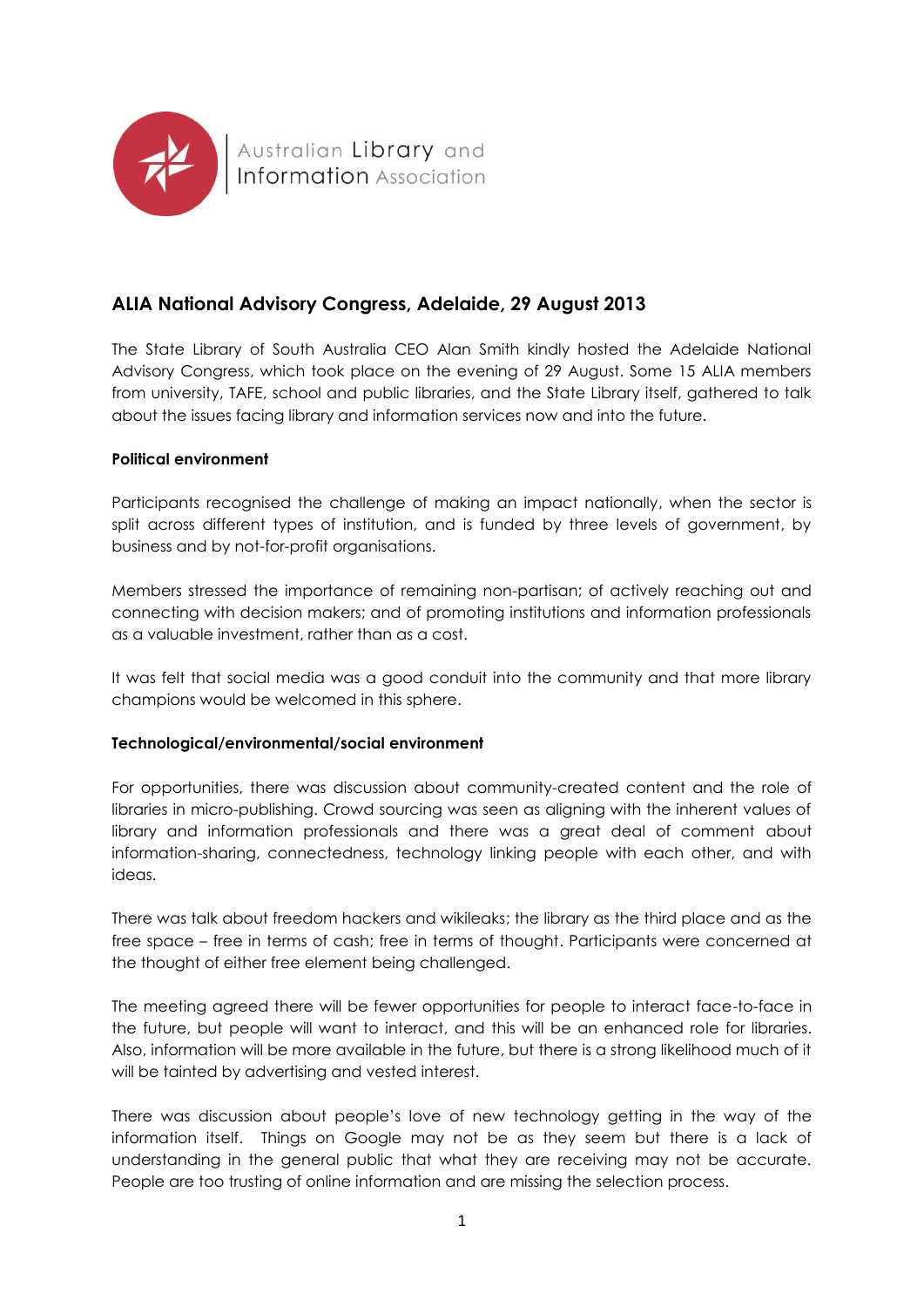## **The library and information profession**

Library and information professionals can help people navigate this mass of information. "We can teach people how to use these tools."

It was felt that ALIA should work with major employers to make membership a requirement to hold a librarian position and that ongoing CPD should be essential. Professionals needed hard evidence of the value they bring, and libraries needed to promote their role in education and literacy. "The National Year of Reading was successful because libraries were promoting a value for everyone – READING – not self-promoting directly."

Will everyone in 2040 be able to read and write or will we still have a literacy divide? The notion of literacy may change, but there will still be people who struggle to make sense of the world and need the assistance of library and information professionals.

Participants said that library and information professionals should promote a culture of research and development; our skills make sense and bring meaning to the mass of information that is now available.

In special libraries, the work of the professionals has to be central to the organisation. Knowledge will be even more important and why shouldn't we see librarians at the highest level of management?

# **Partnerships**

We should be looking for partnerships in the use of new technologies, and bringing in expertise, business acumen, to supplement library and information professional skills.

Universities and institutions will increasingly form partnerships with businesses based on information and databases.

The community engagement expertise of librarians will be developed beyond library walls. There is an important role for libraries in teaching critical literacy skills. "We should be actively contributing to Wikipedia."

#### **Other topics for discussion included:**

- Data mining and filtering
- Integration of social media
- Collaborative collecting and specialisations
- Utilising and leveraging technologies that already exist outside the library and information sphere
- Repositories
- Librarians as knowledge infrastructure champions
- The loss of library and information courses
- Convergence of librarian and library technician roles